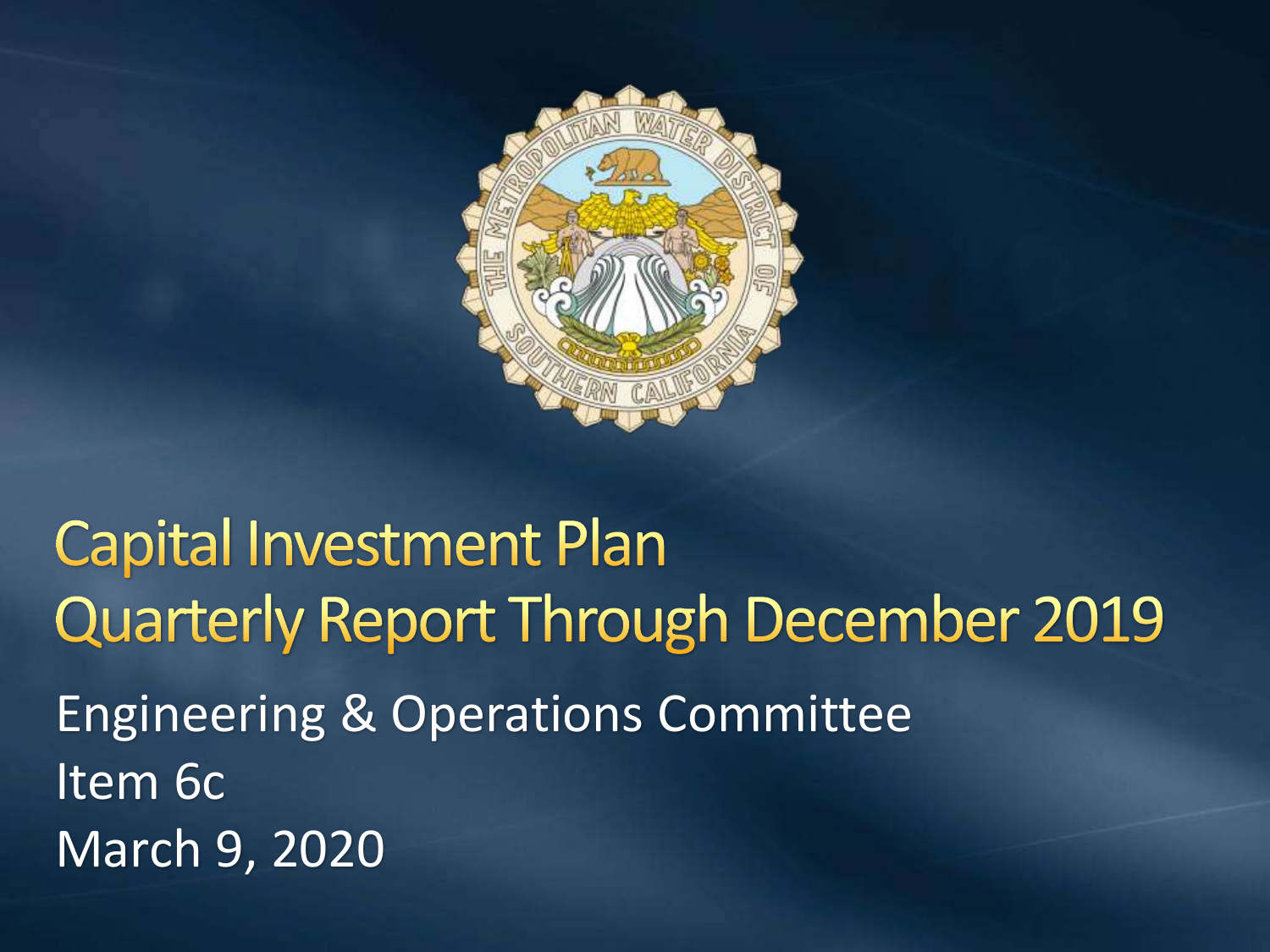# **Capital Investment Plan** 2<sup>nd</sup> Quarter Summary for FY 2019/20

- 2 Const. Contracts Awarded \$5.9 M
- **3 Procur. Contracts Awarded \$15.9 M**
- <sup>2</sup> 4 Prof. Services Agree. Auth. \$1.7 M
- **C** Contracts Currently Underway \$387.9 M
	- 25 construction \$319.6 M
	- 13 procurement \$68.3 M
- **GM Authority** 
	- $\circ$  **\$10.1 M allocated for 11 projects**
	- \$5 M reallocated to Appn. 15509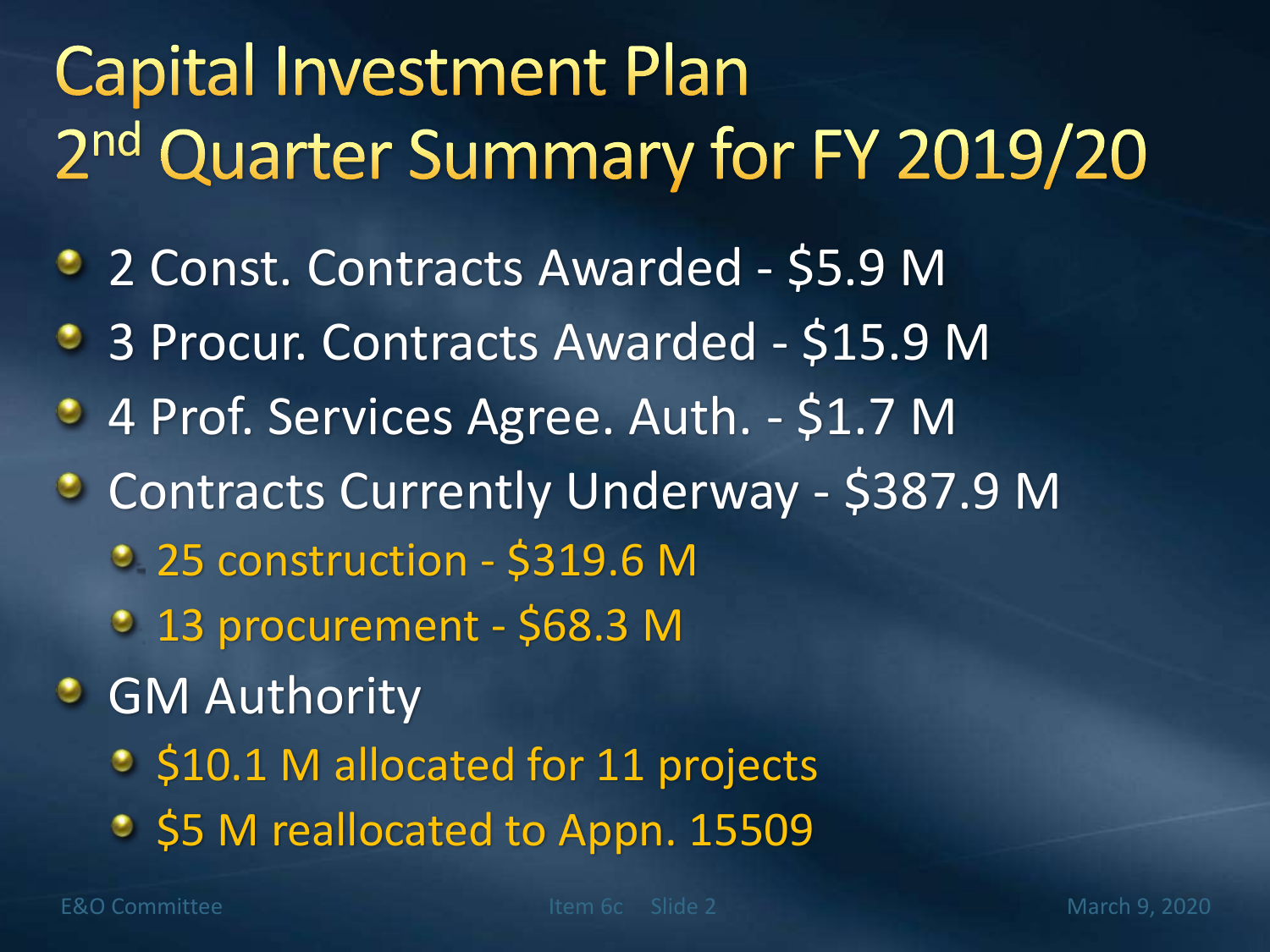# **Capital Investment Plan Planned & Actual Expenditures**

| <b>Quarter</b>  | Planned<br><b>Expenditures</b> | <b>Actual</b><br><b>Expenditures</b> |
|-----------------|--------------------------------|--------------------------------------|
| FY 2018/19 - Q1 | \$60.8M                        | \$42.9M                              |
| Q <sub>2</sub>  | 58.1M                          | 42.8M                                |
| Q <sub>3</sub>  | 63.8M                          | 51.8M                                |
| Q4              | 72.0M                          | 75.7M                                |
| FY 2019/20 - Q1 | 66.3M                          | 59.6M                                |
| Q <sub>2</sub>  | 66.5M                          | 81.2M                                |
| <b>Total</b>    | \$387.5M                       | \$354.0M                             |

E&O Committee Item 6c Slide 3 March 9, 2020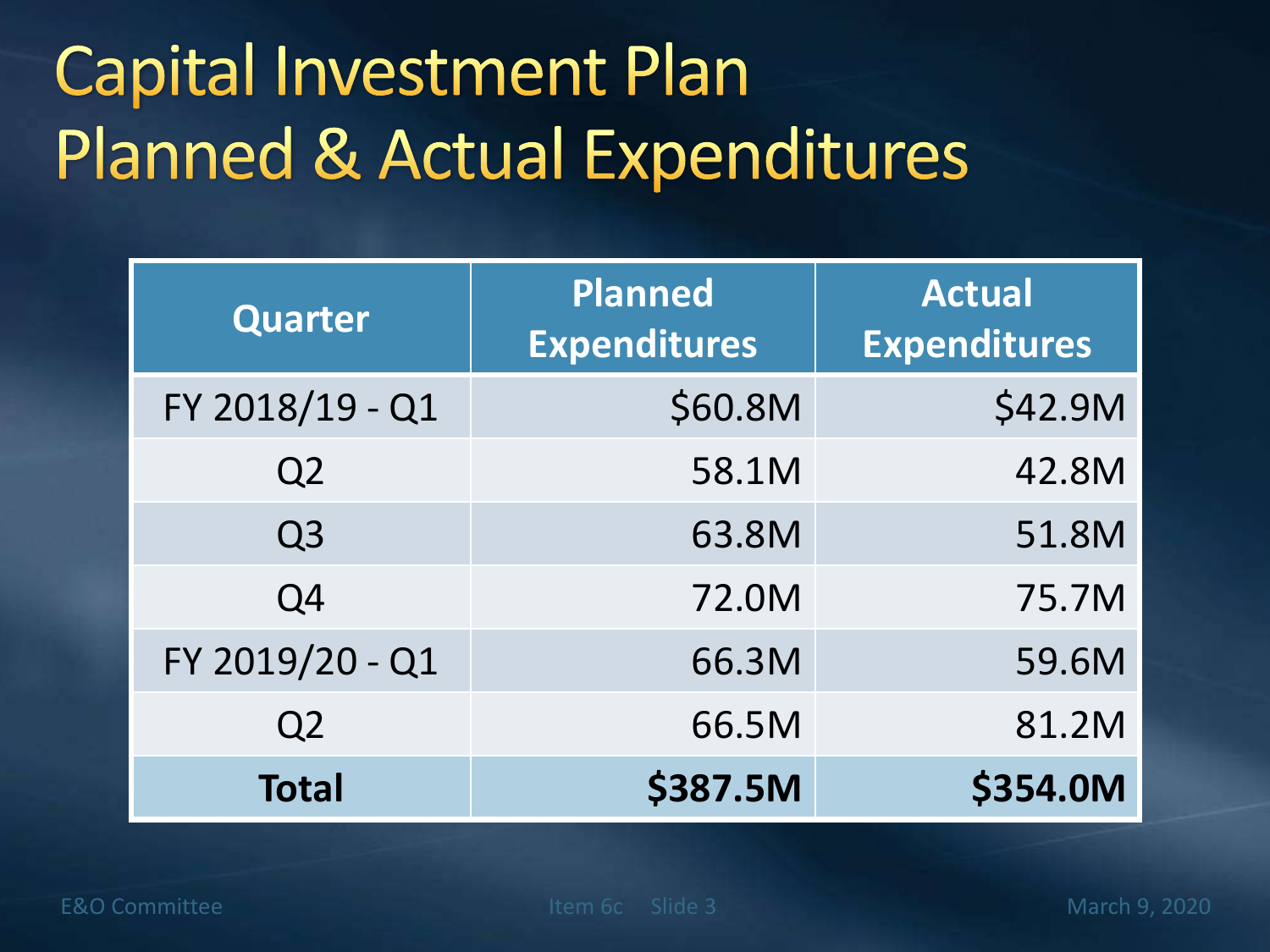### FYs 2018/19 & 2019/20 **Capital Investment Plan Performance**



E&O Committee Item 6c Slide 4 March 9, 2020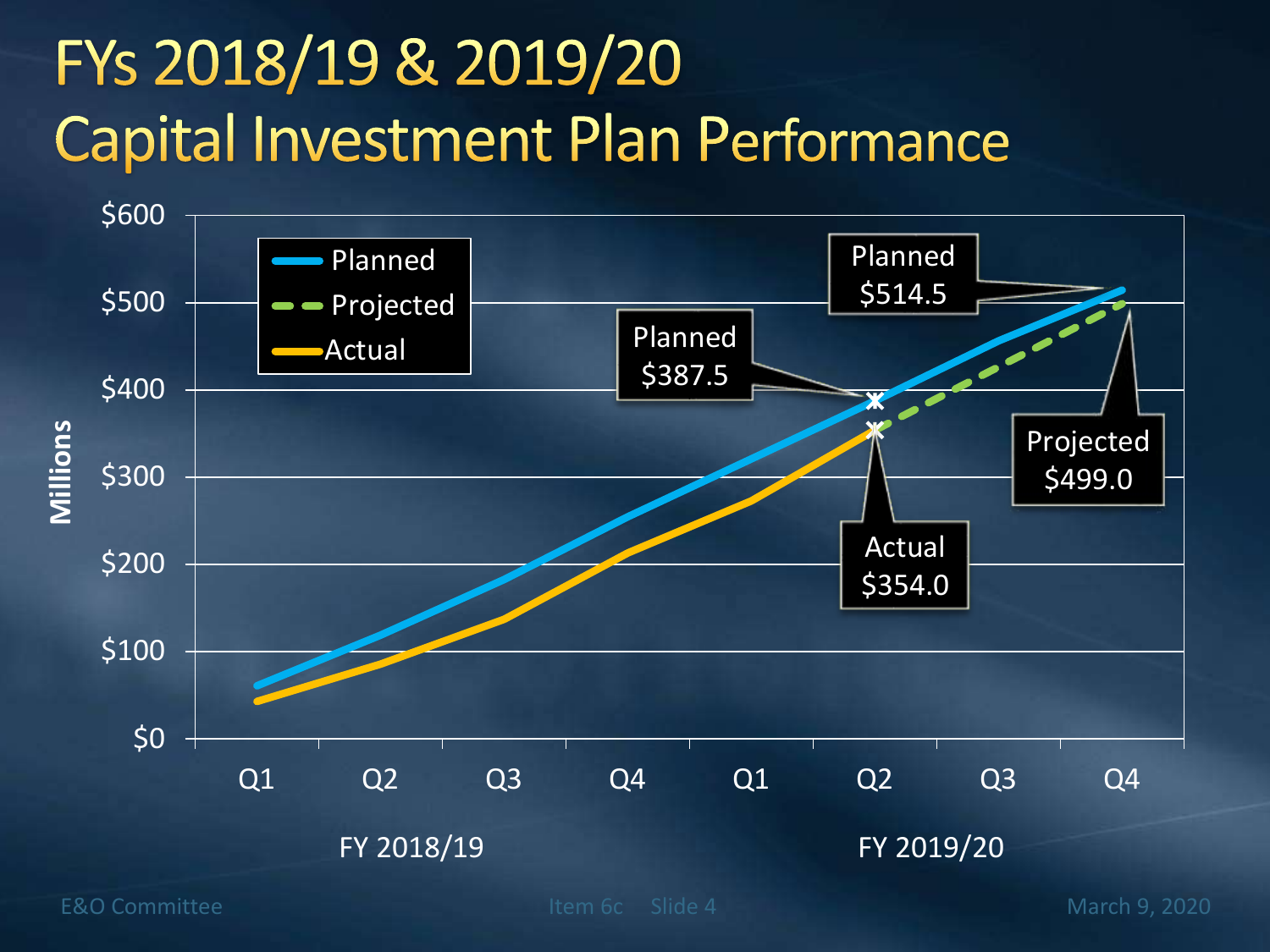#### **Capital Investment Plan Performance** July 2018 Thru December 2019 by Program



Water Quality/ORP Treatment Plant Reliability System Reliability System Flexibility/Supply Reliability Right-of-Way & Infrastructure Protection Regulatory Compliance Regional Recycled Water PCCP Reliability Minor Capital Projects District Housing & Property Improvements Distribution System Reliability Cost Efficiency & Productivity CRA Reliability

E&O Committee Item 6c Slide 5 March 9, 2020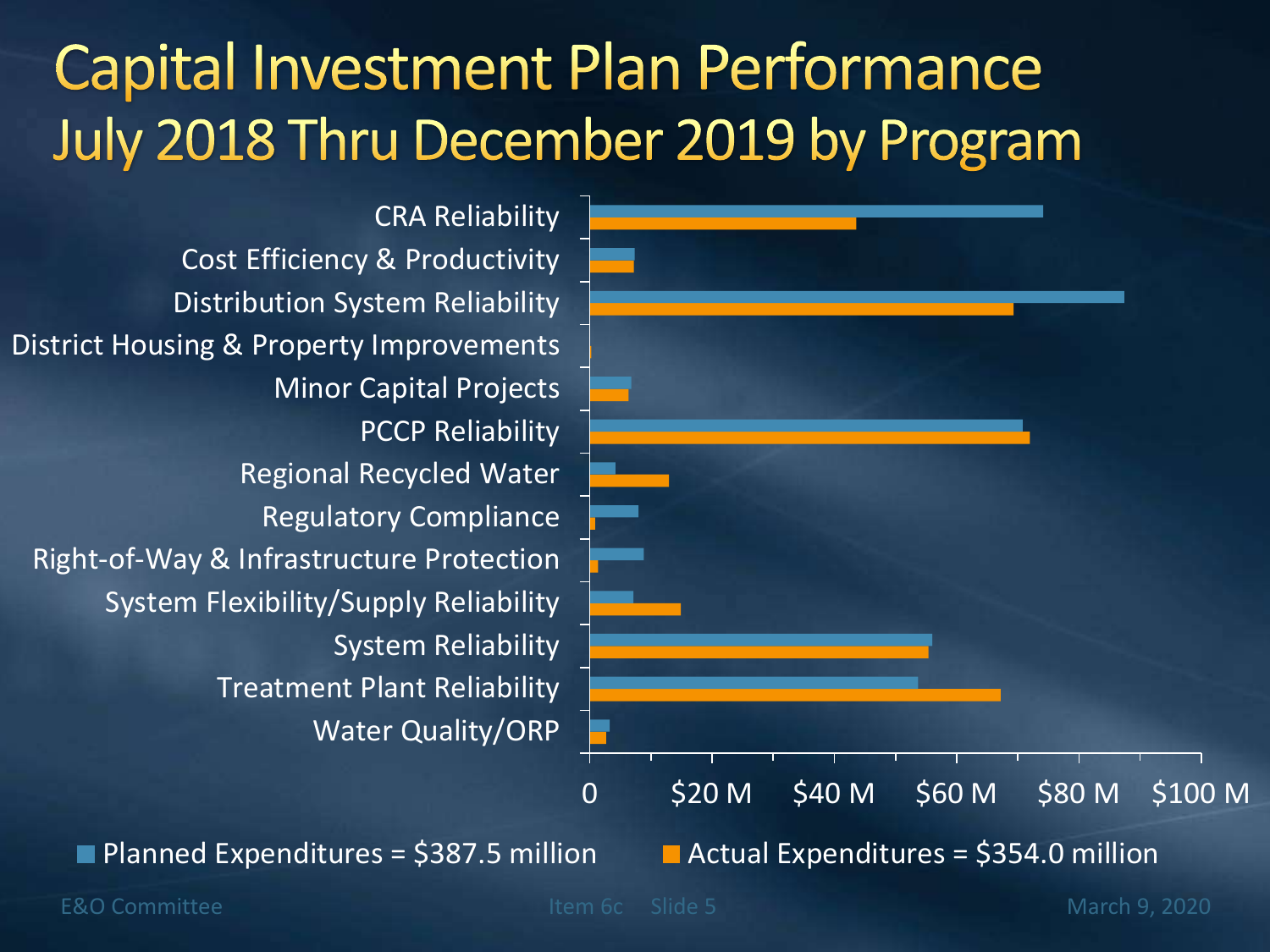#### **Capital Investment Plan Fund Allocation** Thru 2<sup>nd</sup> Quarter FY 2019/20

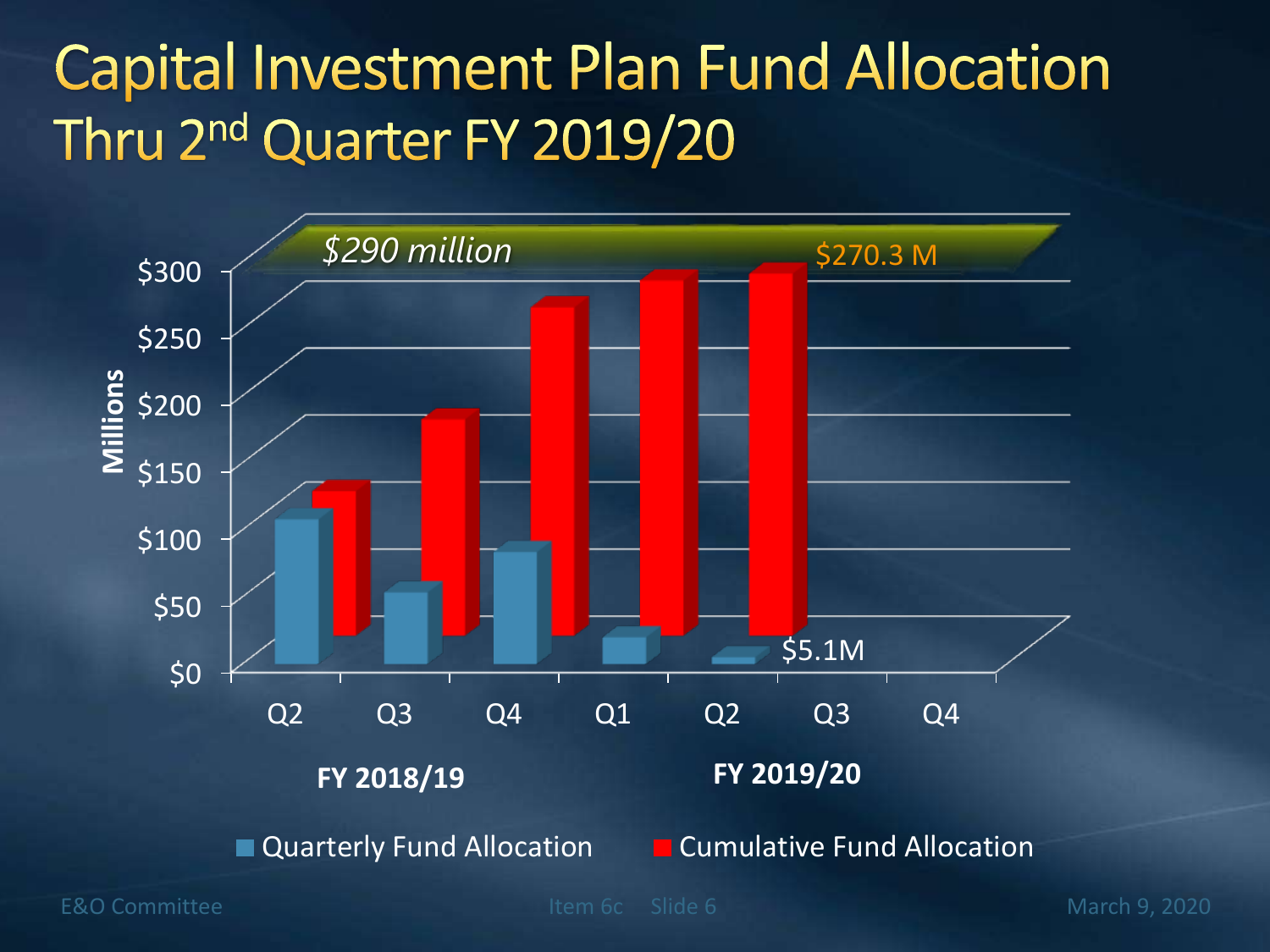## Top 10 Projects for FY2018/19 & FY 2019/20 Expenditures Thru 2<sup>nd</sup> Quarter FY 2019/20

| <b>Project</b>                                              | <b>Planned</b> | <b>Actual</b> |
|-------------------------------------------------------------|----------------|---------------|
| Second Lower Feeder PCCP Rehabilitation                     | \$57.6M        | \$61.5M       |
| <b>Headquarters Improvements</b>                            | 8.2M           | 26.7M         |
| <b>Orange County Feeder Lining Replacement</b>              | 17.1M          | 10.0M         |
| <b>Palos Verdes Reservoir Rehabilitation</b>                | 15M            | 11.5M         |
| CRA 6.9kV Power Cable Replacement                           | 6.1M           | 6.6M          |
| <b>CRA Pumping Plant Sump Systems Rehabilitation</b>        | 7.3M           | 1.1M          |
| <b>Orange County Service Center</b>                         | 9.6M           | 8.8M          |
| Wadsworth Pumping Plant Control & Protection Upgrades       | 8.6M           | 8.8M          |
| CRA Water Distribution System & Roadway Asphalt Replacement | 6.5M           | 1.4M          |
| Weymouth Filter Valve Replacement                           |                | 0.5M          |
| <b>Total</b>                                                | \$141.9M       | \$136.9M      |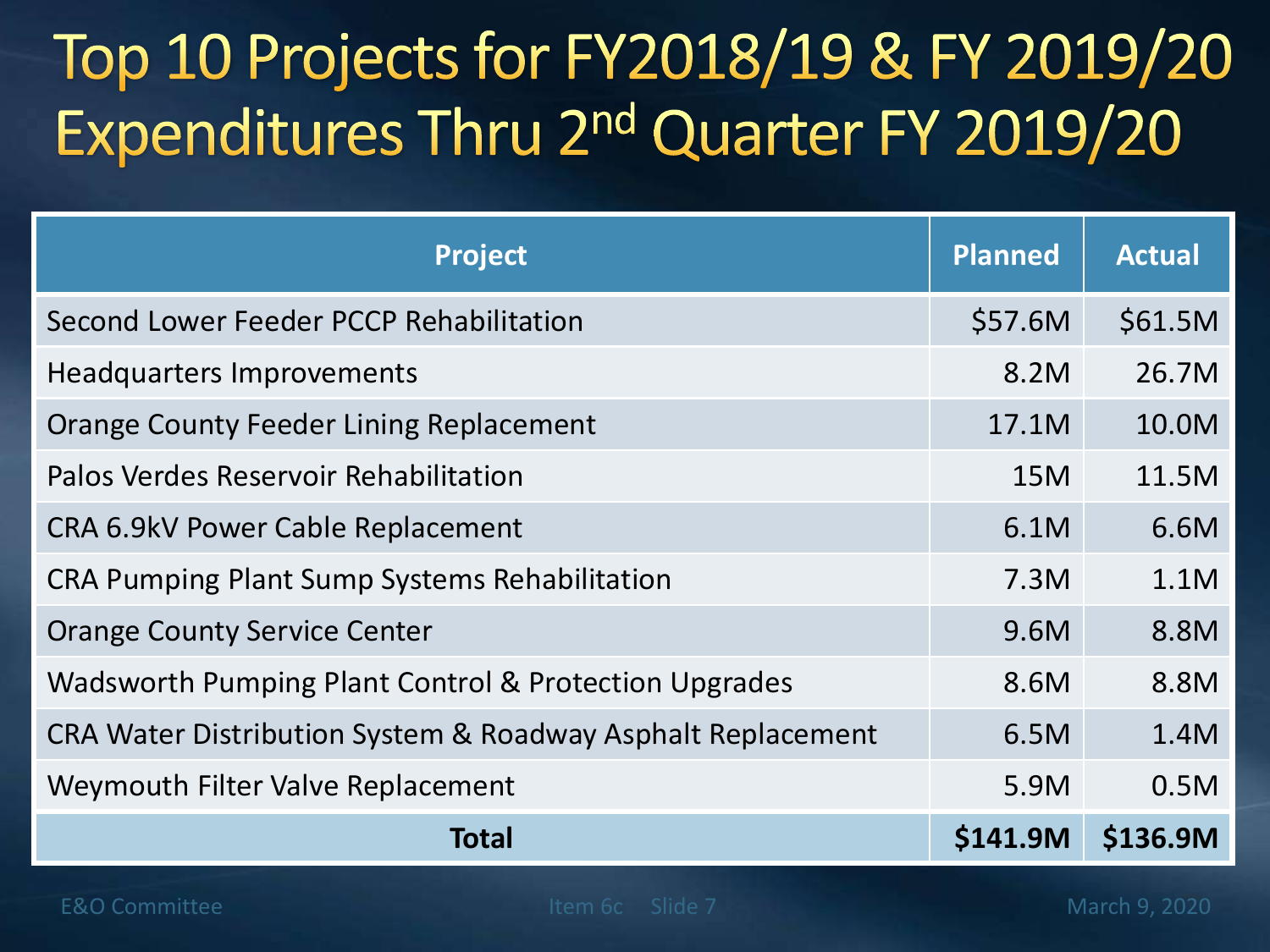# Second Lower Feeder PCCP Rehab.



**Active Contracts in Q2:** 

- Reach 2 construction  $-$  \$53.3 M
- <sup>c</sup> Reach 4 construction  $-$  \$14.5 M
- Valve procurement **Reach 4 – Site Restoration** - \$26.1 M

**Expenditures for Biennium, thru Dec. 2019:**  $\circ$  Planned = \$57.6 M Actual = \$61.5 M

E&O Committee Item 6c Slide 8 March 9, 2020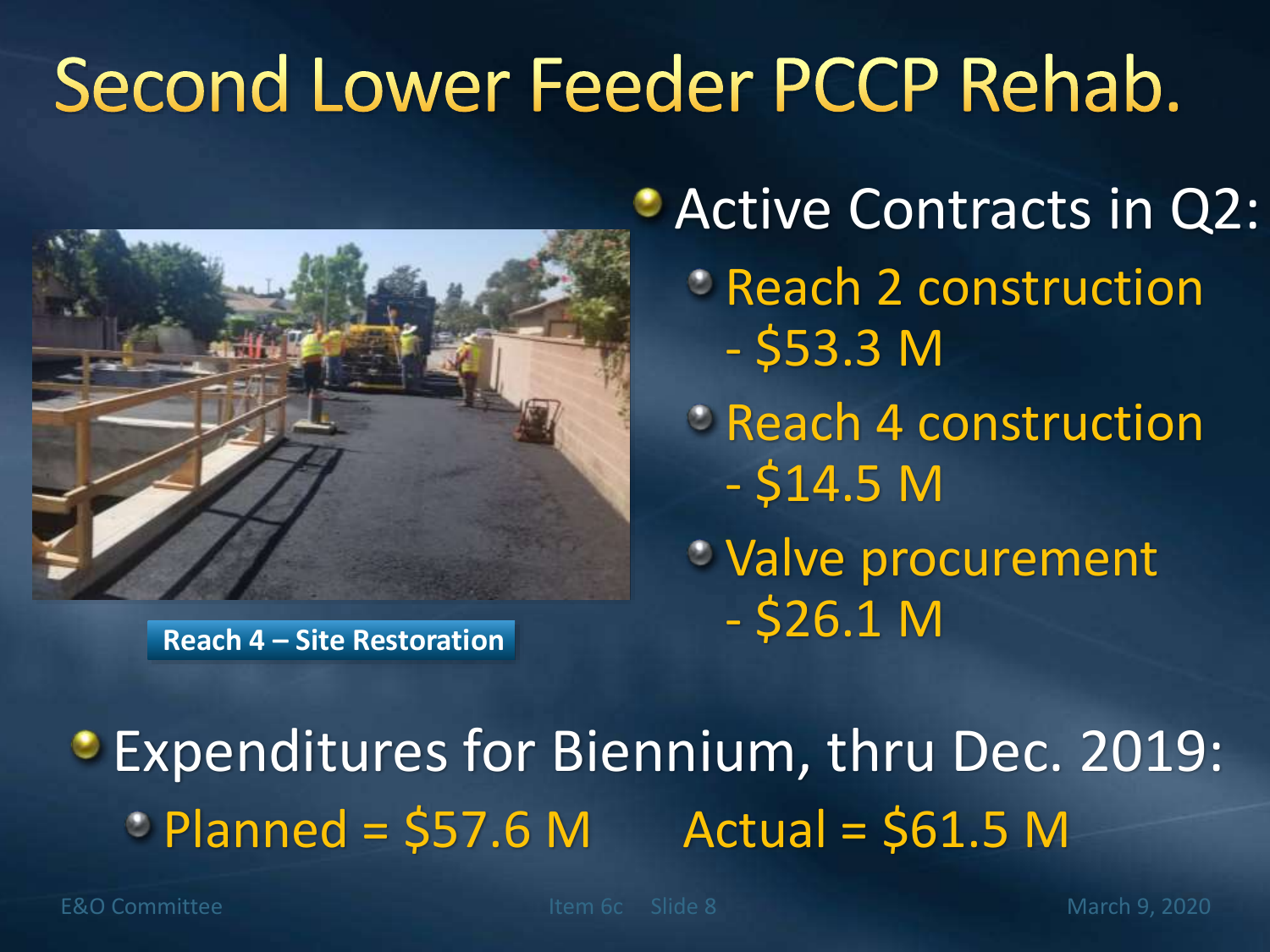## **Minor Capital Projects**

| <b>Fiscal Year</b><br><b>Appropriation</b>      | 2014/15<br>2015/16 | 2016/17<br>2017/18 | 2018/19<br>2019/20 |
|-------------------------------------------------|--------------------|--------------------|--------------------|
| <b>Amount Appropriated</b>                      | \$8 M              | \$10 M             | \$10 M             |
| <b>Amount Allocated</b>                         | \$6.8 M            | \$8.9 M            | \$9.9 M            |
| <b>Expenditures Through</b><br>December 2019    | \$6.7 M            | \$6.3 M            | \$3.6 M            |
| # of Projects Approved                          | 36                 | 44                 | 35                 |
| # of Projects Complete<br>Through December 2019 | 34                 | 17                 | $\overline{2}$     |
| % of Work Complete                              | 99%                | 81%                | 47%                |

3 projects exceed 3 years in duration

E&O Committee Item 6c Slide 9 March 9, 2020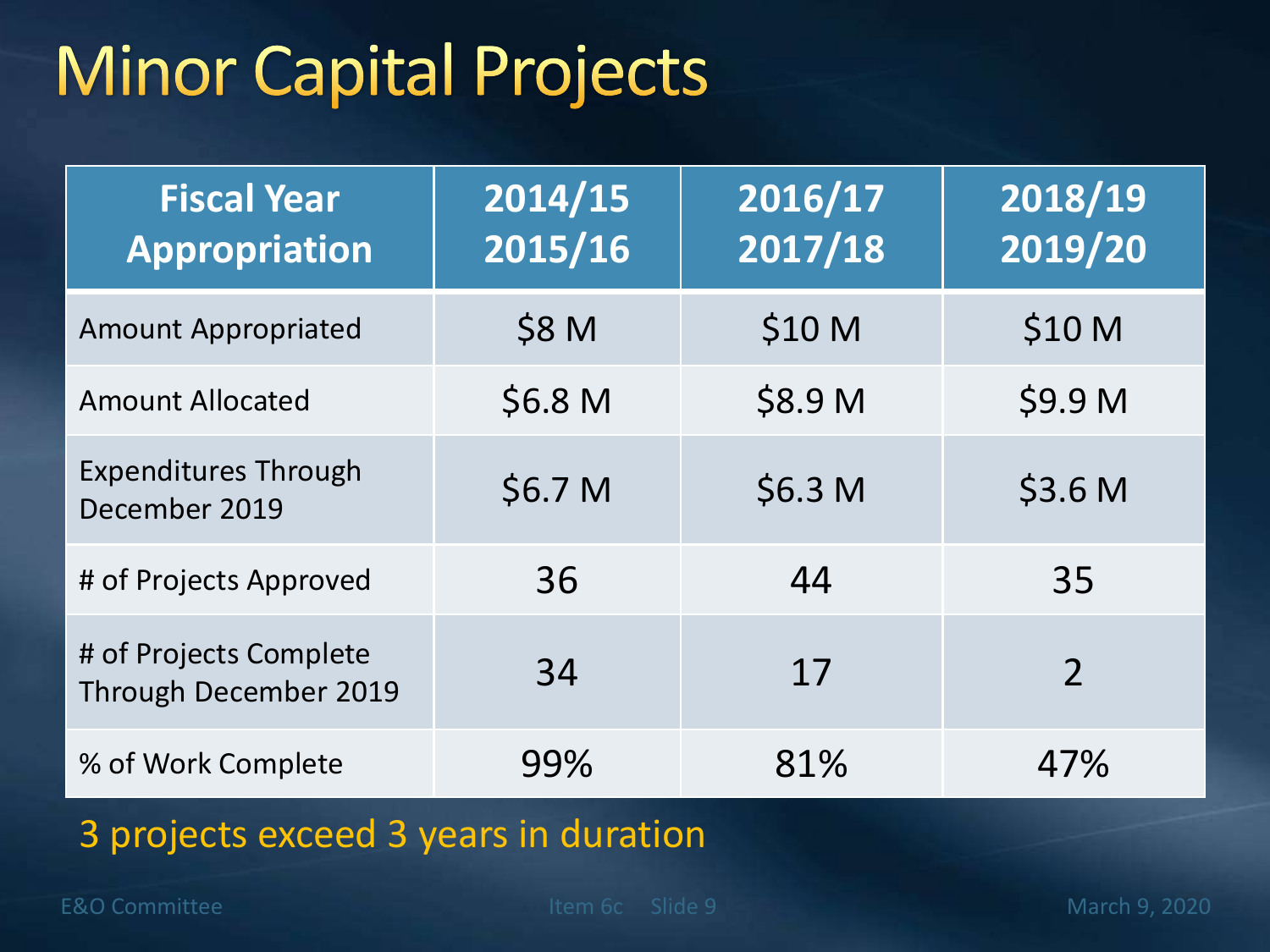# **Performance Metrics** 2nd Quarter of FY 2019/20

#### **Projects w/ Construction Costs < \$3 Million**

|                                 | <b>Final Design % of</b><br><b>Construction</b> | Inspection % of<br><b>Construction</b> |
|---------------------------------|-------------------------------------------------|----------------------------------------|
| <b>Target Performance Range</b> | 9% to 15%                                       | 9% to 15%                              |
| <b>Actual Performance</b>       | 12.0%                                           | 8.8%                                   |

#### **Projects w/ Construction Costs > \$3 Million**

|                                 | <b>Final Design % of</b><br><b>Construction</b> | Inspection % of<br><b>Construction</b> |
|---------------------------------|-------------------------------------------------|----------------------------------------|
| <b>Target Performance Range</b> | 9% to 12%                                       | 9% to 12%                              |
| <b>Actual Performance</b>       | 11.9%                                           | 4.4%                                   |

E&O Committee The Item 6c Slide 10 March 9, 2020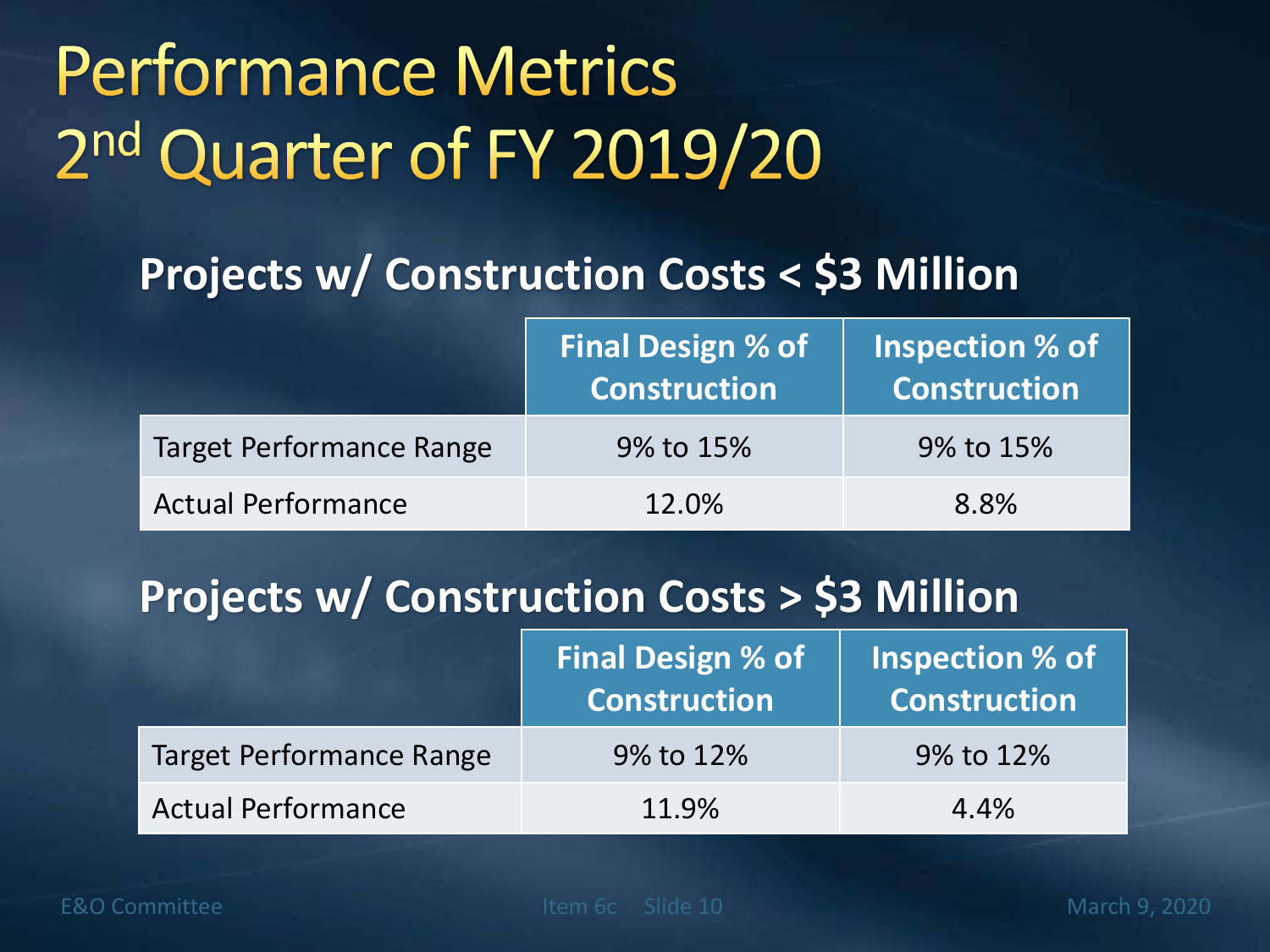# **Contract Completion and Change Orders**

| <b>Contract</b>                                                         | <b>Original Bid</b><br><b>Amount</b> | <b>Percent</b><br><b>Change</b> |
|-------------------------------------------------------------------------|--------------------------------------|---------------------------------|
| <b>Advanced Water Treatment Demonstration Facility</b>                  | \$13,856,000                         | 3.7%                            |
| Intake Pumping Plant 2.4 kV Power Line Relocation                       | \$5,553,669                          | 0.6%                            |
| Garvey Reservoir Drainage & Erosion Improvements -<br>Zones 2, 3, and 4 | \$648,745                            | 34.1%                           |
| Second Lower Feeder PCCP Rehabilitation - Reach 4                       | \$14,536,130                         | 0.8%                            |
| Total                                                                   | \$34,594,544                         | 2.6%                            |

• 12-month rolling average change order percent = 1.3%